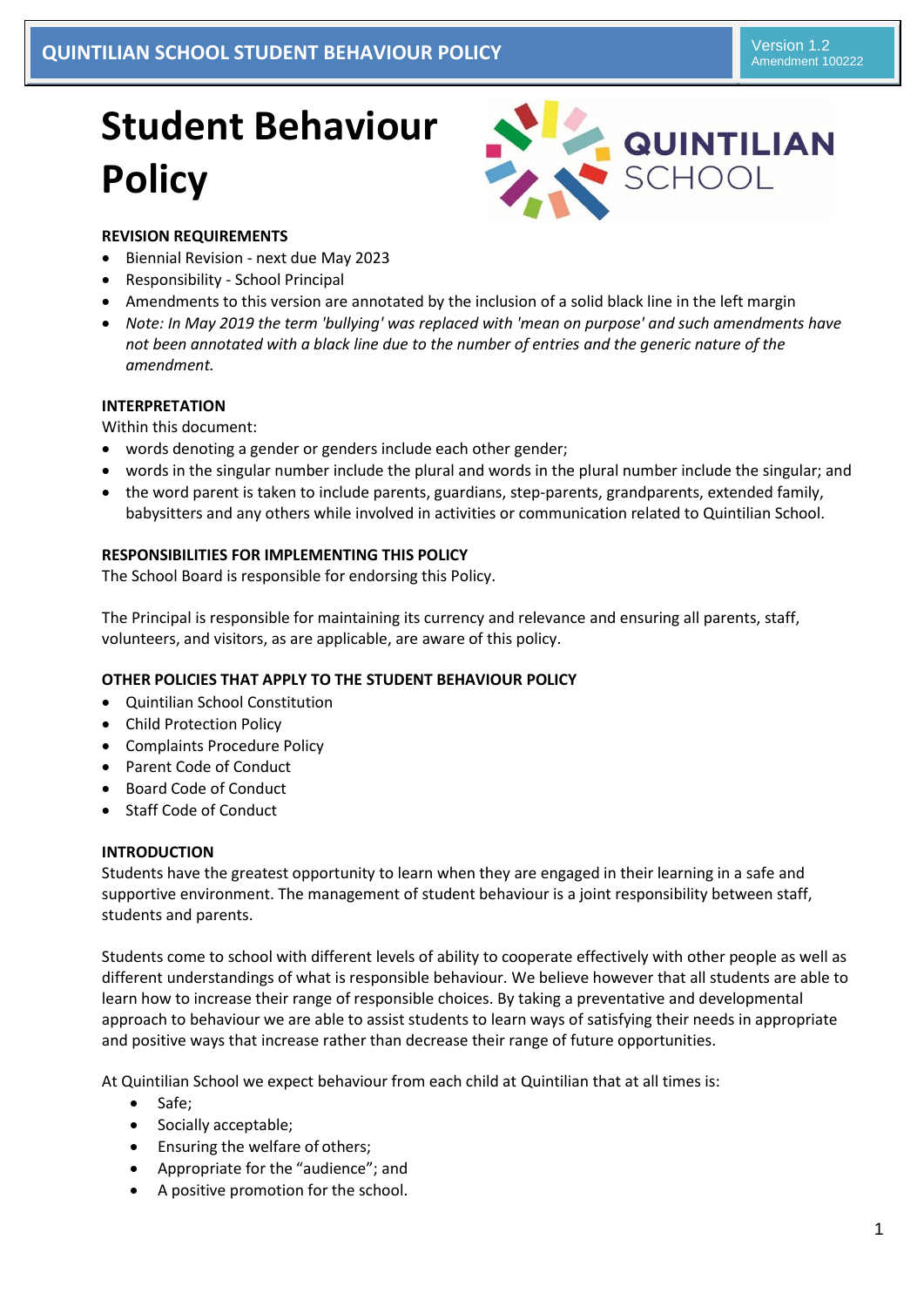We seek to develop self-discipline and there is an expectation that the children will behave appropriately in and out of school. Intervention will only take place if this trust is broken

## **STUDENTS' RIGHTS AND RESPONSIBILITIES**

Students have the right to:

- be shown respect, courtesy and honesty;
- be engaged in purposeful lessons in a supportive environment; and
- learn and play in a safe, friendly and clean environment .

Students have the responsibility to:

- Be respectful, courteous and honest;
- Not disrupt others' learning;
- Help keep the school environment tidy, clean and secure;
- Be punctual, polite and friendly;
- Learn and play safely with others;
- Not use personal mobile electronic devices during school hours; and
- Follow school plans and procedures.

## **PARENT INVOLVEMENT**

It is very important that parents are involved in this process. To this end the school will work in partnership with parents to mutually support the successful development of responsible behaviour in students.

Teachers will therefore:

- keep parents informed of their student's ability to choose responsible behaviour ; and
- inform parents of programs/curriculum content that support the learning of responsible behaviour.

Parents have a responsibility to:

- inform teachers of any events that occur in the student's life that may impact on their ability to choose responsible behaviours ; and
- support the school's Student Behaviour Policy.

## **CONTRAVENTION OF THESE EXPECTATIONS**

Should any of the expectations of behaviour be contravened, the following steps are taken towards attempting to reach a positive resolution.

| <b>Occurrence</b>      | <b>Action attempted</b>                                  |  |
|------------------------|----------------------------------------------------------|--|
| Isolated misbehaviour  | Managed at teacher/student level                         |  |
| Misbehaviour continues | Managed at teacher/student /parent level. Involve the    |  |
|                        | Cluster Leader as necessary                              |  |
| Persistent negative    | Managed at teacher/student/parent/Deputy Principal level |  |
| behaviour              |                                                          |  |
| No modification of     | Managed at teacher/student/parent/Principal/external     |  |
| behaviour attempted    | consultant level                                         |  |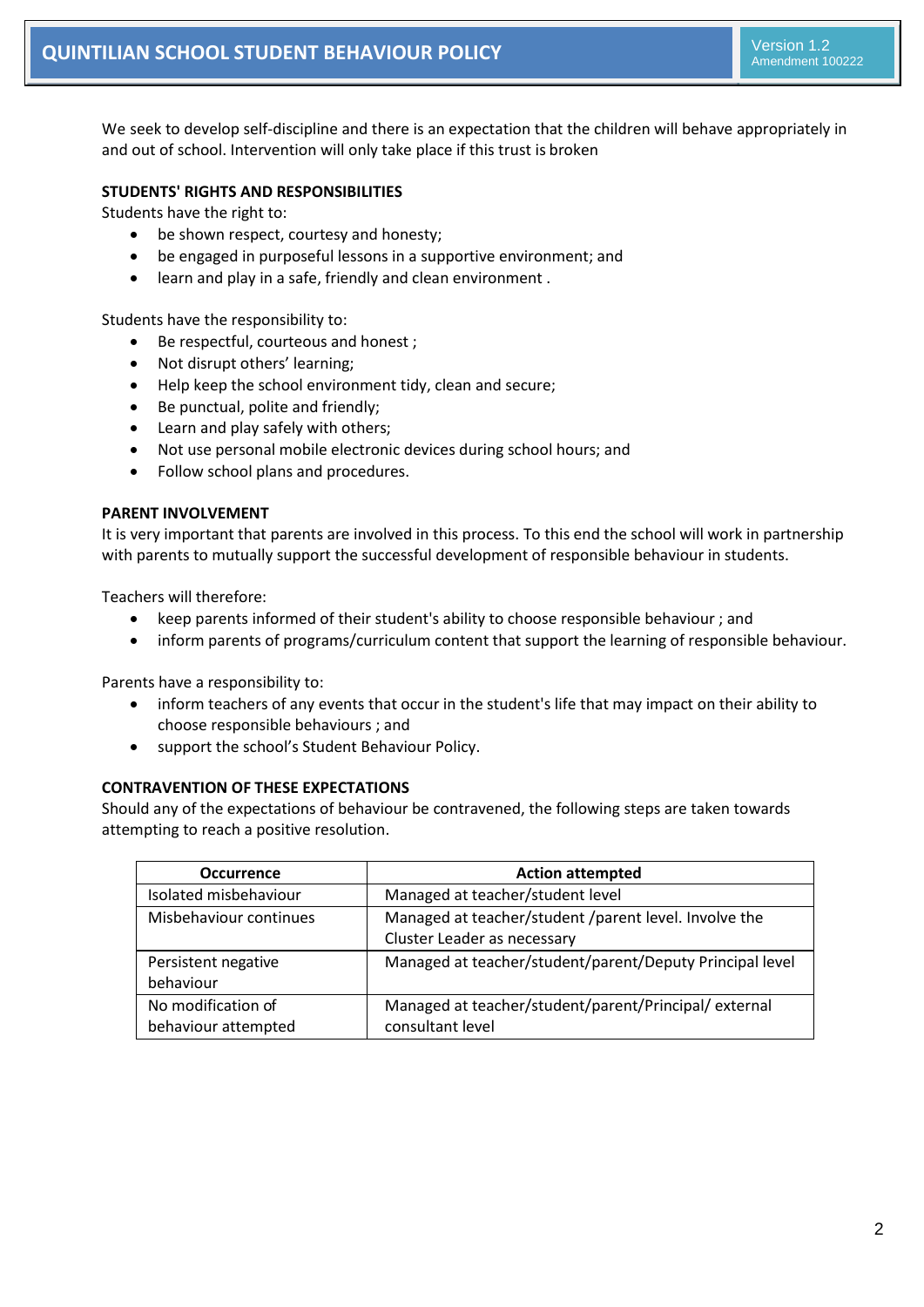# **SAMPLE CONSEQUENCES**

The following are examples of consequences that may be applied for misbehaviour.

- apologise to those affected
- separation from other children
- removal from class
- miss recess or lunch
- sent to the Deputy Principal
- miss the next excursion or incursion
- separation from other children
- repair damage done or replace item
- sent to the Principal
- other, as determined by teacher, Deputy Principal and/or Principal

## **RESTORATIVE PRACTICE**

In all incidents of inappropriate behaviour or conflict staff will be mindful of a 'restorative practice' approach therefore ensuring it is the behaviour, not the person, that is inappropriate. Opportunities will be given for relationships to be restored and positive interaction to occur.

## **PROCESS FOR DEALING WITH WILFUL MISBEHAVIOUR**

This section will deal with the process for dealing with students who have demonstrated prolonged and/or wilful misconduct.

Wilful misbehaviour is defined as repetitive and/or serious intentional misconduct which has resulted in one or all of the following unacceptable behaviours;

- Wilfully hurting others.
- Wilfully destroying property.
- Overtly refusing to follow instructions.
- Engaging in disruptive behaviour that prevents classes from functioning normally.

As stated previously, isolated acts of misbehaviour are dealt with at the teacher/student level. If this does not resolve the problem the teacher will contact the parents for further discussion and intervention.

After three instances of wilful misbehaviour, attempts will be made to resolve the issues collaboratively between the teacher, student, Deputy, Principal and the parents.

If previous attempts to modify behaviour have proved unsuccessful, additional expertise may be called upon from external consultants, such as AISWA psychologists or child psychologists of the parent's choice.

# *The use of any form of child abuse, corporal punishment or other degrading punishment is explicitly forbidden at Quintilian School.*

## **WITHDRAWAL FROM CLASS, BREAKS OR OTHER SCHOOL ACTIVITIES**

Withdrawal of students from class, breaks or other school activities is a planned strategy that provides students with an opportunity to calm down, reflect on and learn from the incident, discuss support that may be required, and/or continue learning in a less stimulating environment.

Withdrawal from special events or activities will be at the discretion of the school. Students are expected to maintain appropriate levels of good behaviour in order to represent the school in such activities. The teacher will inform the parent as soon as possible, and ensure provision is made for the student to continue their learning program.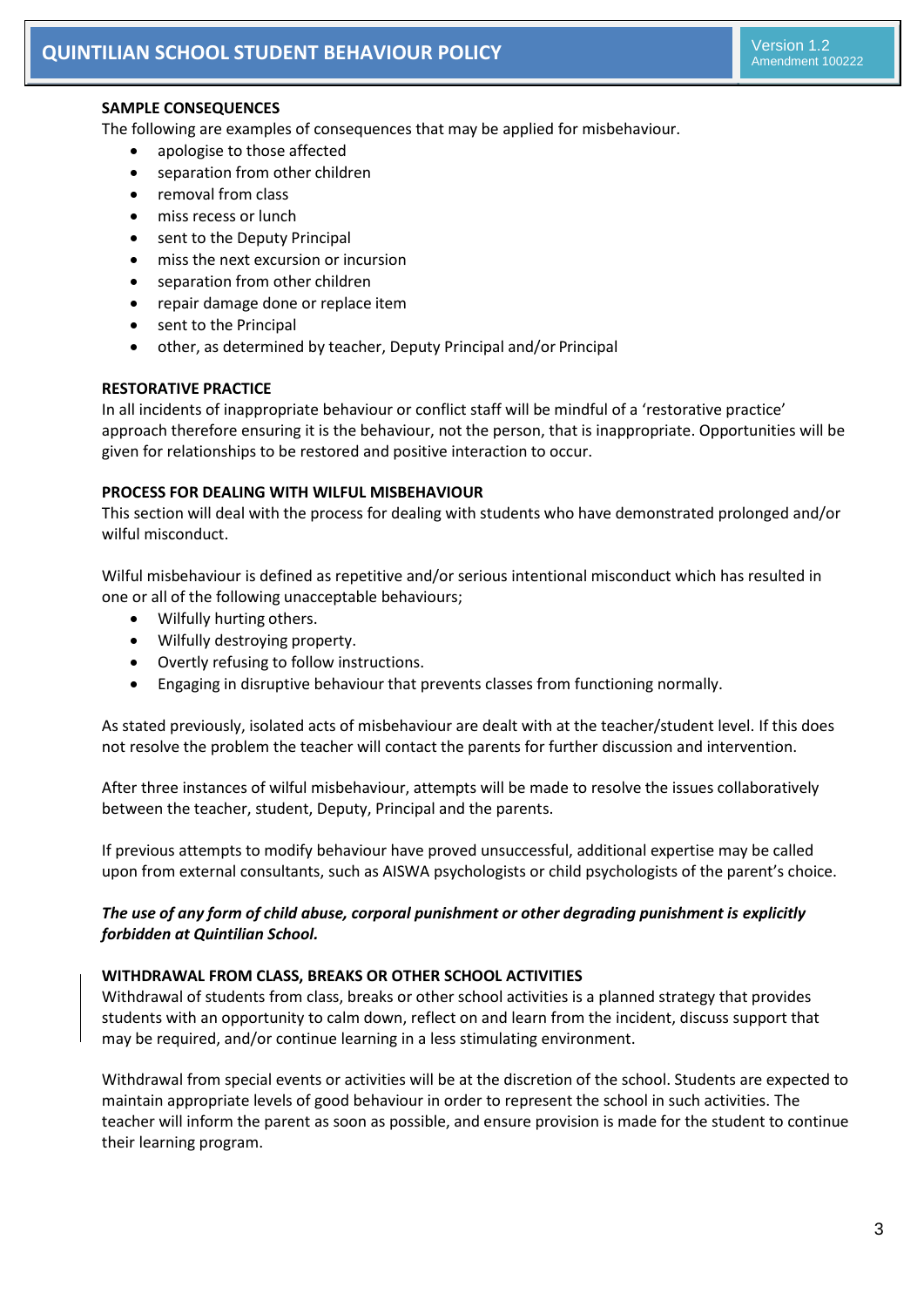#### **SUSPENSION**

Suspension may be used when the breach of school discipline causes significant disruption to the student, other students or staff. It is for the purpose of allowing those involved to calm and recover, reflect and learn from the incident, evaluate existing behaviour support plans and/or seek advice, make adjustments to plans, and meet with parents/carers.

#### **DISCONTINUING THE ENROLMENT OF A STUDENT**

*The school reserves the right to discontinue the enrolment of a student whom the school does not have the resources to respond to effectively. It also reserves the right to discontinue the enrolment of a student who has been consistently infringing the expected standards of behaviour.*

*Depending upon the seriousness of any single behaviour breach, then in the sole discretion of the principal in consultation with the Board Chair, then the family may be asked to withdraw their child or children with immediate effect or with such other notice as the principal considers appropriate.*

#### **MEAN ON PUROSE BEHAVIOUR (BULLYING)**

Mean on purpose behaviour is viewed as unacceptable at Quintilian School. The school strives to create a safe, welcoming and violence-free environment. At Quintilian School it is also our aim to ensure that all members of the school community enjoy a sense of belonging and empowerment. Mean on purpose behaviour is predominantly prolonged and repeated instances of unwelcome attention generally "of a less powerful person by a more powerful person or group".

#### **FORMS OF MEAN ON PUROSE BEHAVIOUR**

Mean on purpose behaviour can come in many forms, but can include:

- Physical
	- deliberately punching, hitting, bumping (this includes repeated incidents that are viewed by the protagonists as "accidental")
	- taking or damaging victim's property
- Verbal or via electronic means
	- **EXECONSTANT CONSTANTS**
	- calling hurtful names
	- insults
	- **F** racist or sexist comments
- Emotional
	- **spreading rumours**
	- **n**ocking
	- **EXA** excluding peers from groups
	- **deliberately ignoring or avoiding**
	- **stalking**
	- **EXTED interference with, or damage to personal property**

Some of the signs that may signal incidences of mean on purpose behaviour are:

- unwillingness to attend school.
- decline in academic performance.
- damaged clothing.
- loss of personal property.
- loss of confidence.
- uncharacteristic mood changes.
- withdrawal from social activities.

Some children are more likely to be the recipients of mean on purpose behaviour than others. Those children most at risk are likely to lack confidence and be less assertive than other children. It is important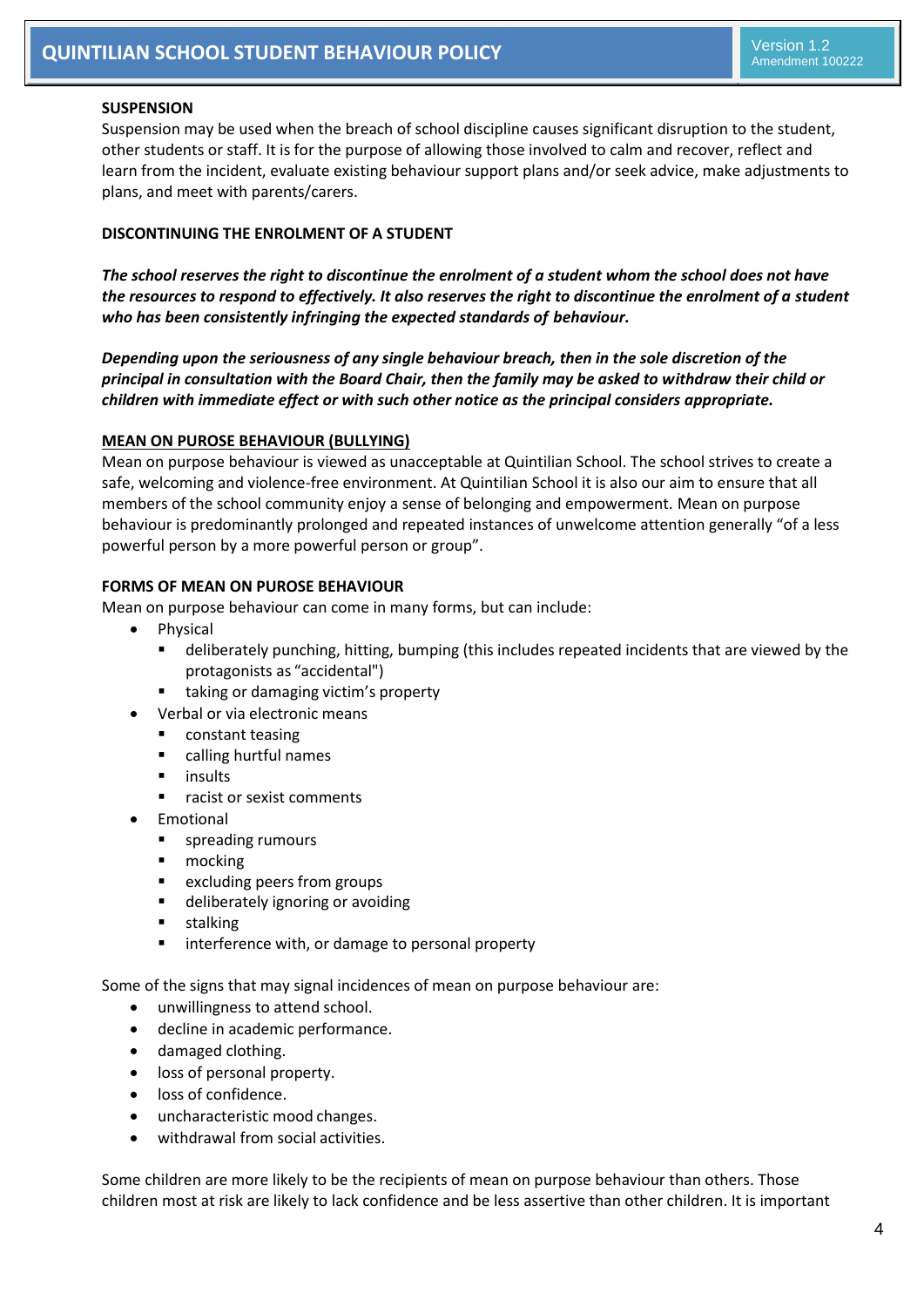that children who are the recipients of this deliberate behaviour from others do not start believing that the behaviour directed at them is in any part their own fault. For many victims, the emotional scars can last a lifetime.

Common characteristics of those who undertake mean on purpose behaviour:

- they are often attention seekers
- they act towards others in this way because they think they are popular and have the support of others
- they do not accept responsibility for their behaviour
- they have a need to feel in control and dominate peers
- they will continue if the victim and observing peer group do not complain and if they believe they can avoid anyconsequences
- they often show no remorse for hurting another child
- they have higher than average aggressive behaviour patterns
- they may have parents who support (often unknowingly) their child's aggressive behaviour

If a student is subject to mean on purpose behaviour they should be encouraged to:

- tell the person to stop, stating clearly that the behaviour is unwelcome and offensive.
- seek advice and assistance from a teacher.
- talk to parents, for they also have a role in solving the problem.

Bystanders are encouraged to take whichever of the following actionsthey feel comfortable with:

- intervene.
- remove themselves from the scene to remove the audience.
- seek assistance.

Children are entitled to feel confident that any incident will be resolved satisfactorily.

Responding to mean on purpose behaviour at Quintilian School:

- Staff are expected to:
	- model appropriate behaviour at all times
	- respond to all reported and observed incidents of suspected mean on purpose behaviour
	- listen to parents and students in the event that they report incidents of mean on purpose behaviour and take the matter seriously
	- ensure that they are on duty in the appropriate areas and monitor the students and their behaviour
	- monitor device usage at school.
- Parents are encouraged to:
	- model appropriate behaviour at all times
	- **EXECT** seek information from the teacher before relying on their child's version of events
	- speak to the classroom teacher if they are aware, or if they suspect, that their child is being bullied
	- support the school's position that any form of mean on purpose behaviour is unacceptable
	- continue liaising with the teachers until the situation improves or is resolved

Parents are often the first people who will be told by a child that they are experiencing mean on purpose behaviour. It is important that parents discuss the situation with the classroom teacher if they feel that this behaviour may be occurring. It is often the case that teachers, peers and other parents are unaware that any mean on purpose behaviour is taking place. The school strongly suggests that parents do not contact the other families, but allow the school to handle the situation.

Mean on purpose behaviours can vary enormously in their extent and intent and, as a consequence, each needs to be dealt with on an individual basis. In the initial instance any staff member observing such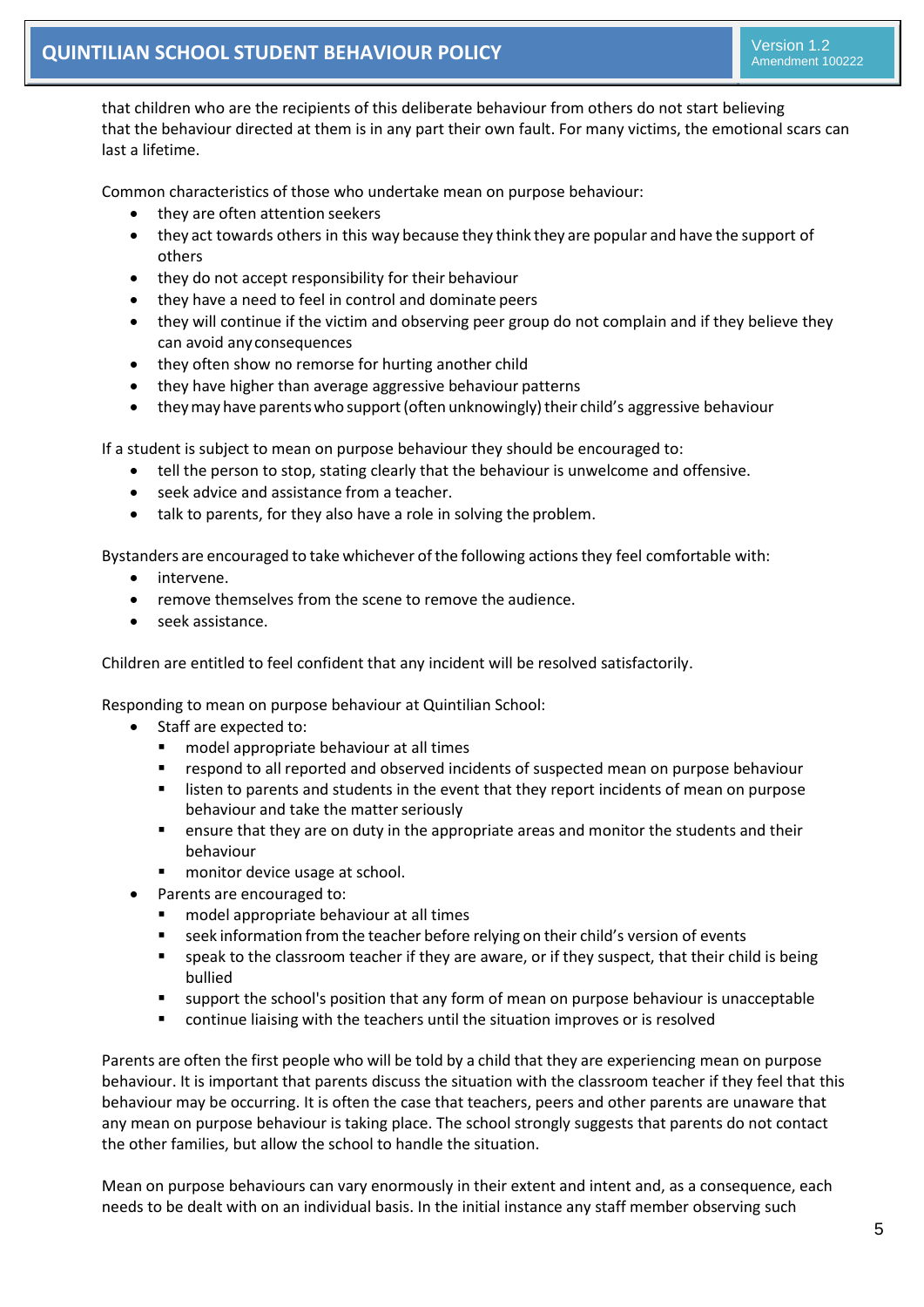behaviour or receiving a report from a parent that suggests mean on purpose behaviour will:

- take the report (or incident) seriously
- take time to explore the situation and consider any pre- determining factors
- determine the appropriate action

# **PROCEDURES IN PLACE TO COMBAT MEAN ON PURPOSE BEHAVIOUR**

At Quintilian School steps are taken both to prevent mean on purpose behaviour from occurring and in response to reported incidents of this behaviour.

The school has a safe, welcoming, violence free environment that promotes:

- positive behaviour that is acknowledged, rewarded and modelled by all members of the school community;
- discipline strategies that are fair, clear and child-centred; and
- a sense of belonging and empowerment of all members of the school community.

The curriculum offered at Quintilian School provides opportunities for students to:

- talk openly about mean on purpose behaviour and understand the nature of this behaviour, how it affects us and what we can do about it;
- understand personal safety issues and the principles of protective behaviours;
- be taught skills that will assist in the development of self-confidence and enhanced self-esteem, empowering students to take responsibility for themselves; and
- be offered values that will increase the ability of students to understand, respect and care for others.

The staff are trained in the URStrong Program, Friendly Schools Plus programme and by Protective Behaviours WA for Friendly Kids/Friendly Classrooms. Each week the school will have a focus topic from URStrong. Teachers can programme a shorter or longer amount of time on the topic as they deem necessary for their class. Other programmes may be used where appropriate.

In responding to both observed and reported incidents of mean on purpose behaviour the school will take into account the following:

- the nature of the incident
- harm caused to victim and the school community
- personal factors of individuals involved
- involvement of parents
- underlying causes
- repeated occurrence
- level of support for victim required
- consequences for the perpetrator

Repetitive mean on purpose behaviour will be viewed as "continuing misbehaviour" within this Policy. This behaviour is managed at a teacher/student/parent level. In addition, the following action may be taken:

- advising or conferring with the deputy principal and principal; and
- reassuring and supporting the recipient.

Subsequent or severe reports of mean on purpose behaviour will be viewed as wilful misbehaviour:

- the parents of all parties will be informed and their assistance sought; and
- a written outline of consequences that will be implemented in the event of further incidences may be provided.